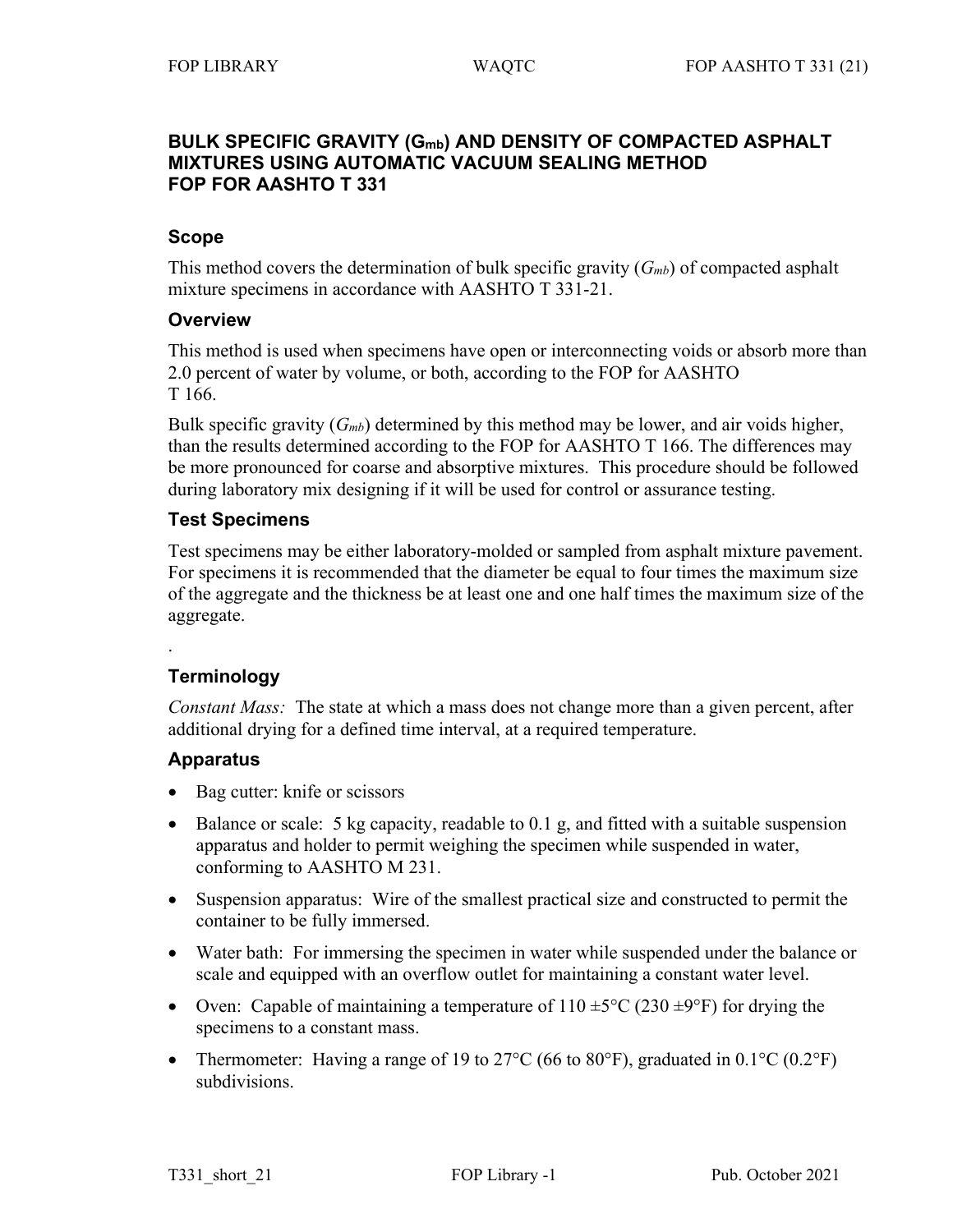- Plastic bags: puncture resistant impermeable plastic bags that will not stick to the specimen and capable of withstanding temperatures up to 70°C (158°F). Between 0.100 mm (0.004 in.) and 0.152 mm (0.006 in.) thick. The bag correction factor (apparent specific gravity) is supplied by the manufacturer.
	- − Small bag: less than 35 g with an opening between 235 mm (9.25 in.) and 260 mm (10.25 in.)
	- − Large bag: 35 g or more with an opening between 375 mm (14.75 in.) and 394 mm (15.5 in.)

*Note 1*: The bag correction factor is usually located in the operator's manual. See the manufacturer's recommendations to ensure proper handling of bags.

- Specimen sliding plates: removable level and smooth-sided planar filler plates shall be inserted into the chamber to keep the samples of various heights level with the seal bar while being sealed.
- Specimen support plate: a plate with a cushioning membrane on top large enough to fully support the specimen and can easily slide on top of the smooth-sided plates.
- Vacuum chamber and sealing device: meeting the requirements of AASHTO T 331
- Vacuum gauge: meeting the requirements of AASHTO T 331

#### **Procedure**

Recently molded laboratory samples that have not been exposed to moisture do not need drying.

- 1. Dry the specimen to constant mass, if required.
	- a. Oven method
		- i. Initially dry overnight at  $52 \pm 3^{\circ}$ C (125  $\pm 5^{\circ}$ F).
		- ii. Determine and record the mass of the specimen. Designate as Mp.
		- iii. Return the specimen to the oven for at least 2 hours.
		- iv. Determine and record the mass of the specimen. Designate as  $M_n$ .
		- v. Determine percent change by subtracting the new mass determination,  $M_n$ , from the previous mass determination,  $M_p$ , divide by the previous mass determination, Mp, and multiply by 100.
		- vi. Continue drying until there is no more than 0.05 percent change in specimen mass after 2-hour drying intervals (constant mass).
		- vii. Constant mass has been achieved; sample is defined as dry.
	- b. Vacuum dry method according to the FOP for AASHTO R 79.
- 2. Cool the specimen in air to  $25 \pm 5^{\circ}$ C (77  $\pm 9^{\circ}$ F), and determine and record the dry mass to the nearest 0.1 g. Designate this mass as A.
- *Note 1*: 3000 to 6000 g laboratory compacted specimens may be considered room temperature after 2 hr. under a fan. Cooling time may be reduced for smaller specimens.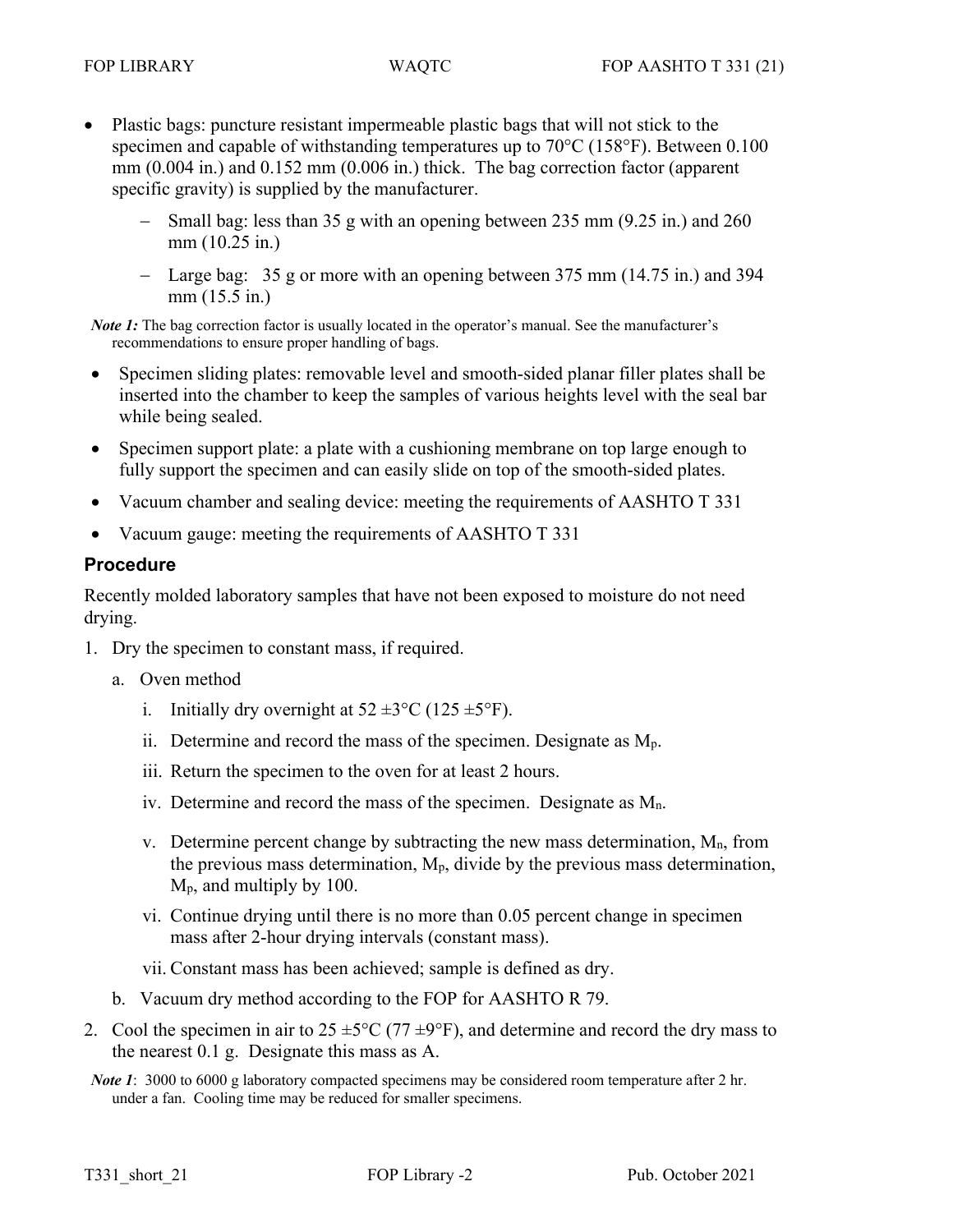- 3. Fill the water bath to overflow level with water at  $25 \pm 1^{\circ}C$  (77  $\pm 1.8^{\circ}F$ ) and allow the water to stabilize
- 4. Seal the specimen.
	- a. Use a large bag for 150 mm (6 in.) in by 50 mm (2 in.) or greater specimens. Use a small bag for smaller specimens.
	- b. Set the heat-sealing bar temperature according to manufacturer's directions.
	- c. Inspect the bag for holes and irregularities.
	- d. Determine and record the mass of the bag. Designate as B.
	- e. Adjust filler plates in the vacuum chamber, adding or removing plates as needed.
	- f. Place specimen support plate on top of filler plates.
	- g. Place the bag on top of the specimen support plate in the vacuum chamber.
	- h. Insert the specimen into the bag with the smoothest plane of the specimen on the bottom.
- *Note 2*: Inserting the specimen into the bag may be done inside the chamber while holding the bag open with one hand over the sliding plate and gently inserting the specimen with the other hand. There should be about 25 mm (1 in.) of slack between the presealed bag end and the specimen.
	- i. Grab the unsealed end of the bag on each side.
	- j. Gently pull and center the bag over the seal bar, overlapping at least 25 mm (1 in.). Ensure that there are no wrinkles in the bag along the seal bar before closing the lid.
	- k. Close the lid and engage the lid-retaining latch.
- *Note 3*: The vacuum pump light will illuminate "red," and the vacuum gauge on the exterior of the chamber will become active, or a digital reading will show the vacuum state. It is normal for the bag to expand or "puff up" during this process.
	- l. Once sealed, the 'de-vac' valve will open, and air will enter the chamber, causing atmospheric pressure to collapse the bag around the specimen.
	- m. Disengage the lid-retaining latch, and carefully remove the sealed specimen from the chamber. Gently pull on the bag where it appears loose. Loose areas indicate a poor seal and the process must then be restarted at Step 4 with a new bag and a new initial mass.
- 5. Zero or tare the balance with the immersion apparatus attached, ensuring that the device is not touching the sides or the bottom of the water bath.
- 6. Fully submerge the specimen and bag shaking to remove the air bubbles. Ensure no air is trapped under the bag or in the bag creases. Place the specimen on its side in the suspension apparatus.
- 7. Allow water level and scale to stabilize.
- 8. Determine and record the submerged weight to the nearest 0.1 g. Designate this submerged weight as E.

*Note 4*: Complete Steps 4 through 7 in 1 min. or less to reduce potential for bag leaks.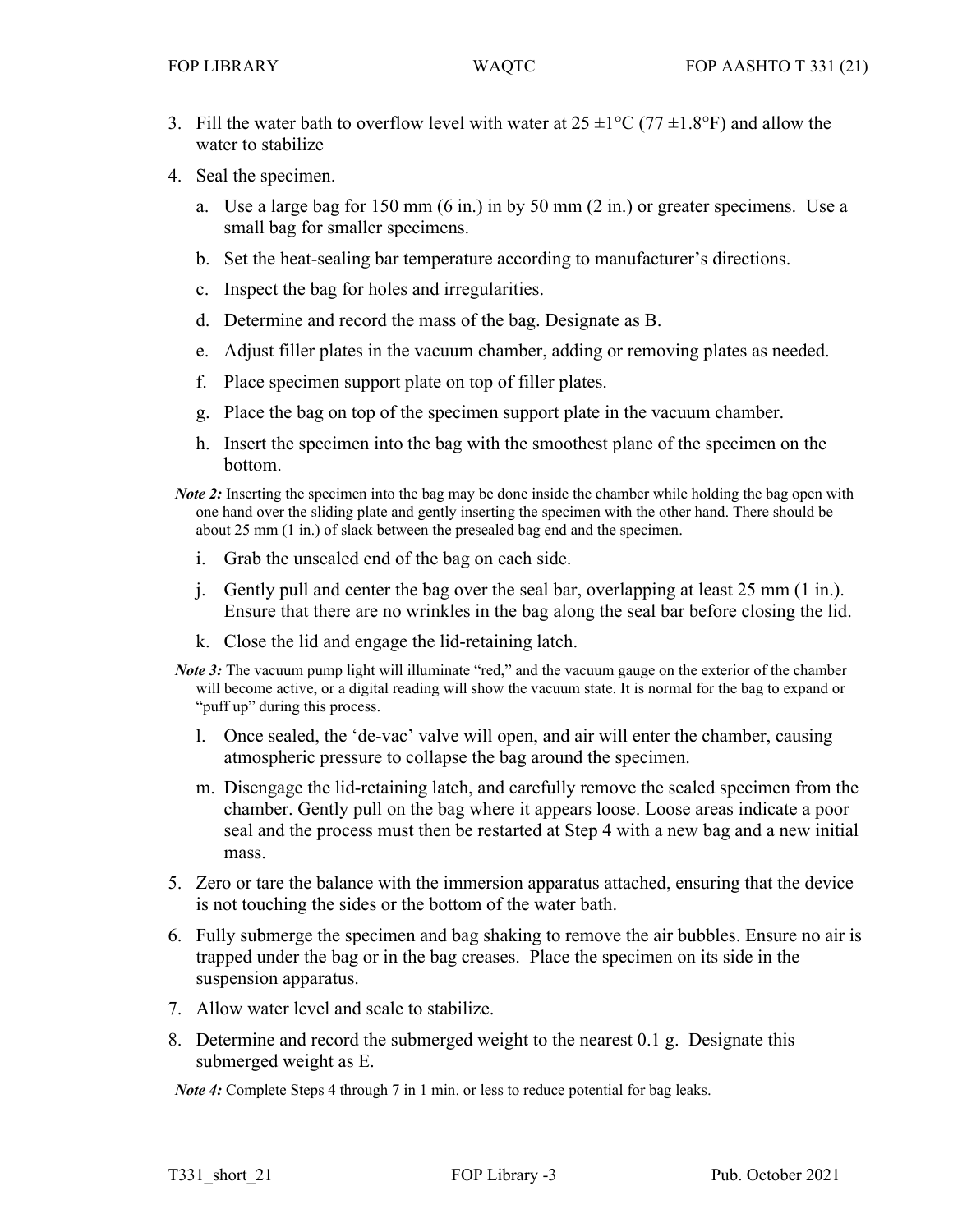- 9. Cut the bag open.
- 10. Remove the specimen from the bag.
- 11. Determine the mass of the specimen. Designate as C.
- 12. Compare this mass, C, with initial dry mass determined in Step 2, A.

If more than 0.08 percent is lost or more than 0.04 percent is gained, return to Step 1.

13. Calculate Gmb and record to three decimal places.

# **Calculations**

Calculate constant mass using the following formula:

$$
\%Change = \frac{M_p - M_n}{M_p} \times 100
$$

Where:

 $M_p$  = previous mass measurement, g  $M_n$  = new mass measurement, g

Calculate the bulk specific gravity  $(G<sub>mb</sub>)$  using the following formula:

$$
G_{mb} = \frac{A}{C + B - E - \left(\frac{B}{F}\right)}
$$

Where:

- $G<sub>mb</sub> = \text{bulk specific gravity}$
- $A =$  mass of dry specimen in air, g
- $B =$  mass of the bag in air, g
- $C =$  final mass of the specimen after removal from the sealed bag, g
- $E =$  mass of the sealed specimen underwater, g
- $F =$  bag correction factor (apparent specific gravity), provided by the bag manufacturer